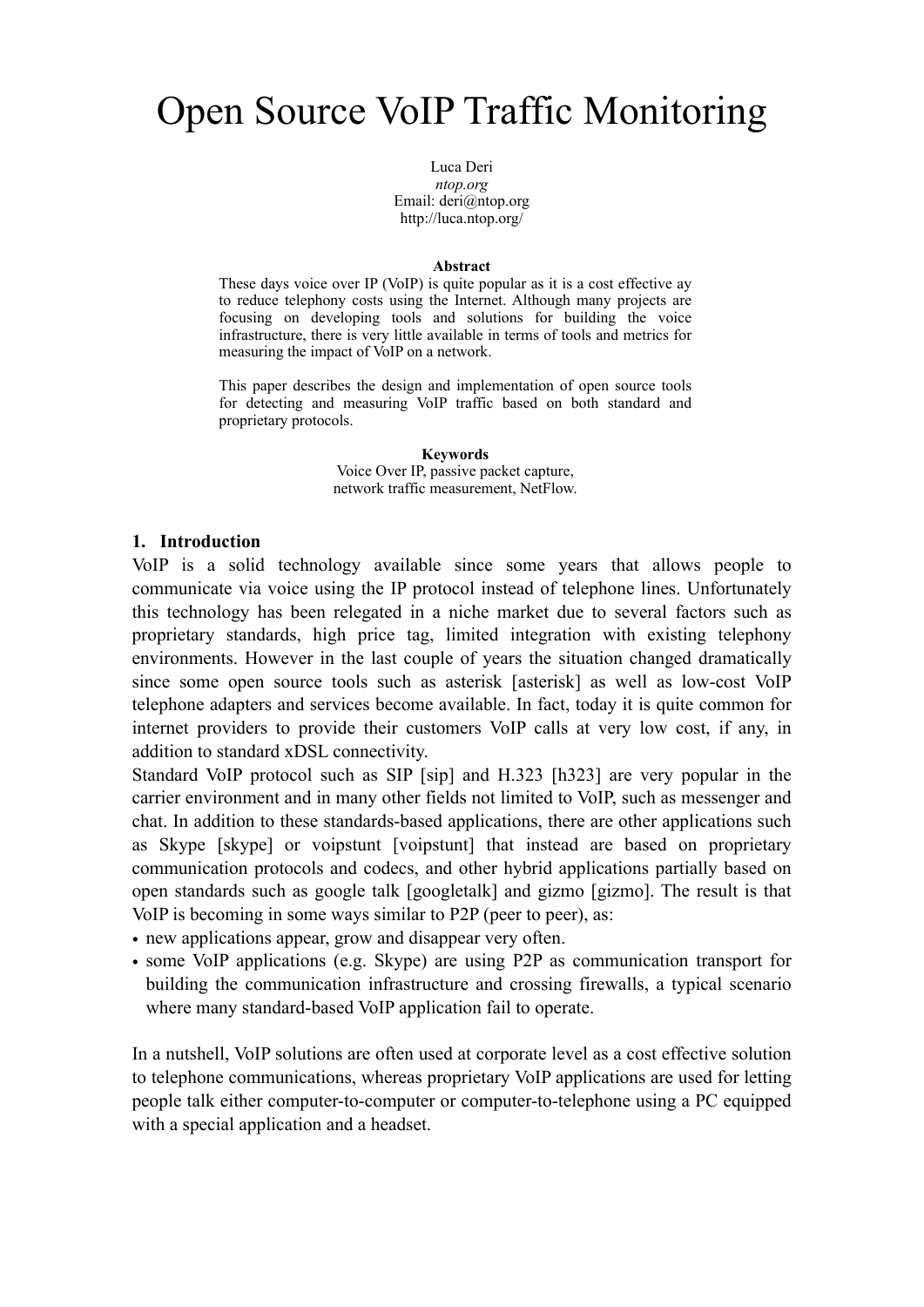## **2. Motivation**

In this complex and evolving scenario, VoIP traffic monitoring tools are very few, often integrated into packet sniffers such as ethereal [ethereal] [hollis] and used for finding issues (e.g. severe packet loss or incompatible codecs) in specific situations, rather than for permanently monitoring VoIP and non-VoIP traffic. Other tools such as Vomit [vomit] or RTP-tools [rtp-tools] are suitable for capturing voice communications but not for providing a comprehensive permanent monitoring tool. This has been the author motivation for this work, namely to develop an open source VoIP-aware traffic monitoring tool able to:

- Provide long-term monitoring, contrary to what available VoIP monitoring tools do.
- Handling standard VoIP protocols as well, as much as possible, proprietary protocols.
- Decode calls, hence identify peers (who's calling who) and client applications. This is useful for VoIP accounting, billing or fraud detection.
- Provide VoIP metrics such as packet loss and latency, as well as voice quality.
- Generate traffic trends in order to identify how VoIP traffic is changing over the time.

In order to achieve the above goal, the author decided to use a dual approach:

- Enrich ntop [ntop], a home-grown open-source passive traffic monitoring application, for making it VoIP traffic aware.
- Develop some metrics suitable for monitoring key VoIP traffic characteristics and export them via Netflow [netflow] v9/IPFIX [ipfix], by means of nProbe [nprobe] an open-source netflow probe also developed by the author.

This decision has been made because:

- It allows users to exploit the available traffic analysis facilities provided by ntop, without having to run any specialized VoIP traffic analysis application. In this way VoIP traffic is not treated as first-class citizen but it is at the same level as other traffic (e.g. http or email).
- It enables VoIP measurements computed by nProbe to be exported using the standard Netflow/IPFIX protocol, so that they can also be used by ntop and other commercial netflow applications such as Cisco NetFlow Collector. This is particularly important when open source solutions are deployed in an enterprise that is using an existing/ commercial management console

The following sections describes the design and the implementation of the extensions to ntop and nProbe for monitoring VoIP traffic.

## **3. VoIP Basics**

As stated before there are three main VoIP protocol families, namely those based on:

- standards protocols such as SIP/H.323/RTP [rtp];
- proprietary but well documented protocols such as Cisco skinny [skinny];
- proprietary protocols such as Skype.

Note that the use of standard or known protocols does not always means that it is possible to monitor everything as protocols such as RTP, used to carry voice and video, may transport data encoded with proprietary codecs. This is true for instance for Google Talk whose voice is encoded with a proprietary codec. In general all the protocols are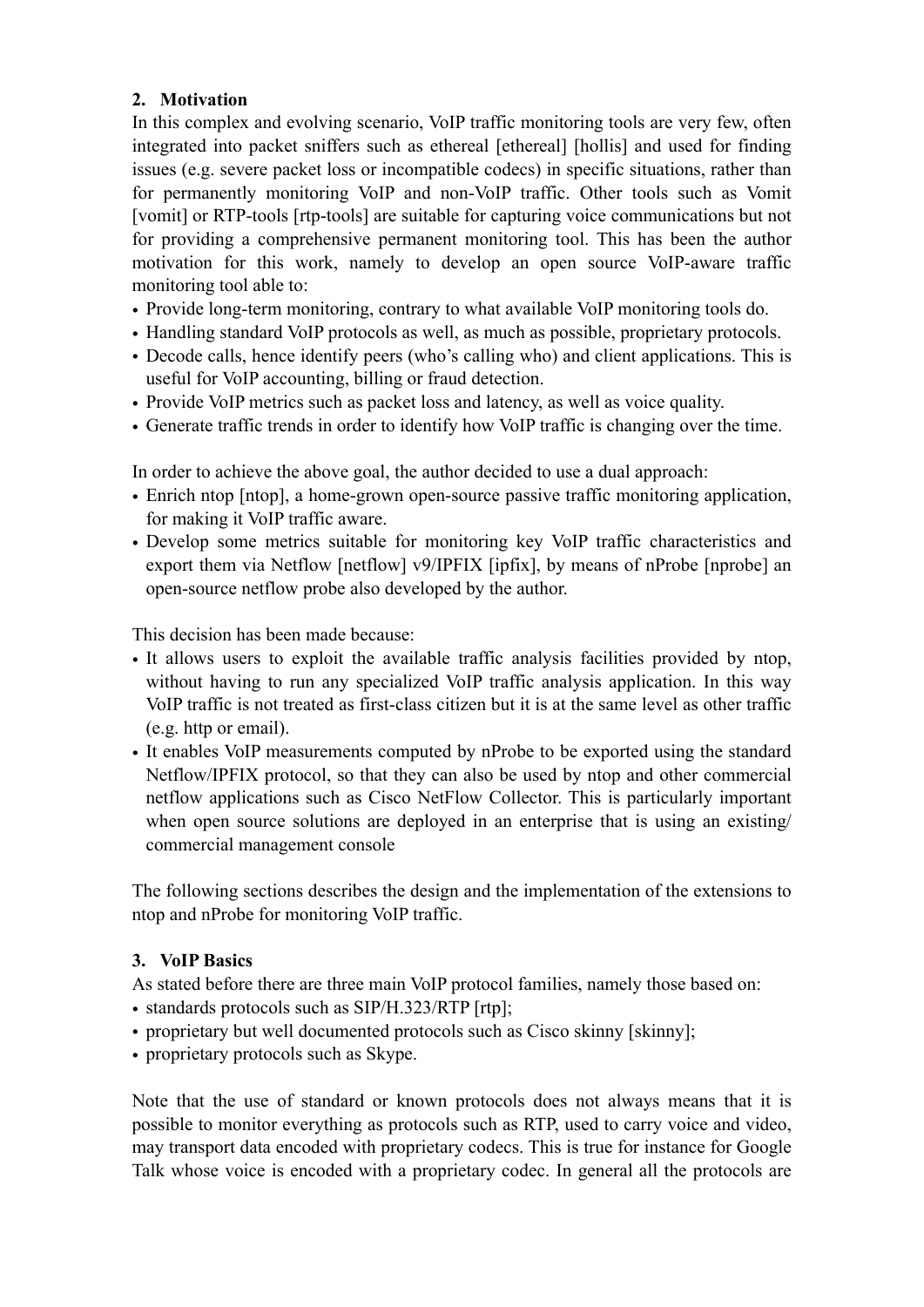based on a connectionless protocol such as UDP.



Figure 1. - VoIP Protocol Architecture

The figure above shows the basic of VoIP. Every communication is made of three basic steps:

- 1. When a caller wants to communicate with another party it initiates a communication either with the remote party or with a gateway/PBX (this depends on the protocol being used and on the local network setup) using a signaling protocol. This step is responsible for:
	- Verifying party credentials, credit (if applicable), ability to call the specified number;
	- Negotiating the call (e.g. is it voice only or voice and video).
	- Agreeing on a common codec (e.g. H.264).
	- Negotiating the ports used for exchanging voice/video data.
- 2. The call takes place on the ports previously selected, and the payload is encoded using the specified codec. If a standard protocol is used, usually RTP is the one selected. In case of a video-call there are two independent RTP streams, one for voice and one per video.
- 3. When one of the parties decides to complete the call, using the signaling protocol the call is terminated.

The following table lists some popular signaling and transport protocols used for VoIP.

| <b>Signaling</b>                    | <b>Transport</b>                    |
|-------------------------------------|-------------------------------------|
| • SIP (Session Initiation Protocol) | • RTP (Realtime Transport Protocol) |
| • Cisco Skinny                      | • RTCP XS (RTP Control Extended     |
| H 323                               | Reports)                            |

Figure 2. - Popular Signaling and Transport Protocols

From the traffic monitoring point of view:

• The signaling protocol contains important information such as parties identity, type of call (voice or video-call), codecs, duration, and information about the RTP session(s) that usually do not take place on fixed ports. In general without properly decoding the signaling protocol, it is not possible to guess the ports used for RTP.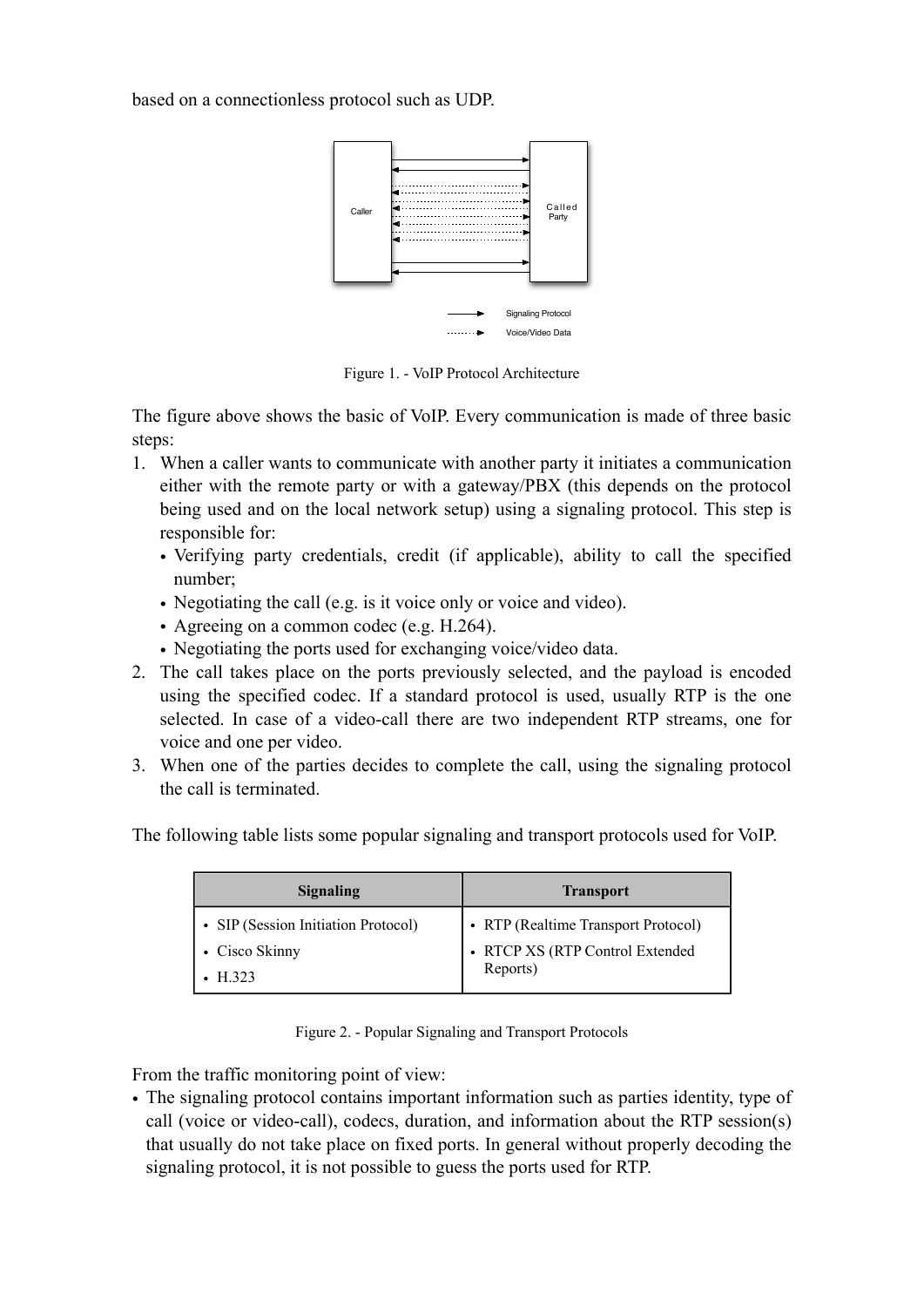- The voice/video transport protocol is used to extract information such as jitter, packet loss, and packet latency that are the building blocks for evaluating the call quality. Note that as the RTP packets contains information about the codec being used, with appropriate software it is also possible to decode the RTP and extract further call information.
- Protocols such as RTCP XS [rfc3611] are used to report information about RTP streams including informations such as packet loss, burst/delay, call and transmission quality metrics. These reports are not always available for VoIP calls as they are often generated by VoIP equipments.

For other closed and proprietary protocols such as Skype, it is not really possible to decode the call. Although some researchers tried to reverse-engineer the protocol [baset], to date it is not possible to grab any call information from the traffic stream. Actually the first problem is the detection of the phone call, as Skype is based on the eDonkey P2P [edonkey] protocol. Therefore at best a monitoring application can only detect the phone call and the parties IP, but not the party identities. For this reason, this work will focus only on (partially) open VoIP protocols as they allow monitoring applications to decode relevant call information.

## **4. Monitoring VoIP Traffic**

VoIP traffic monitoring is divided in two big families: proprietary and standard VoIP protocol monitoring. This section describes how VoIP traffic has been monitored using two open source applications developed by the author.

## **4.1. Proprietary VoIP Traffic Monitoring**

The main VoIP protocol that falls into this category is Skype. As the protocol implementation is currently unknown and the packet payload encrypted, the best way to monitor this protocol is to threat it as special eDonkey protocol communication. Typically Skype is detected as follows:

- The underlying protocol must be eDonkey. This can be detected by dissecting the initial session payload as described in [karagiannis], and partially relying on the default port being used. Patterns searching for Skype detection has been implemented using the popular PCRE [pcre] library. This library that allows patterns to be efficiently searched into into a data buffer, has been used to search for Skype pattern into the packet payload. The protocol pattern definition has been borrowed by the popular l7-filter [l7-filter] tool that includes several patters not limited only to P2P/ VoIP protocols. Thanks to this solution, it is possible to detect not only Skype in general, but also the conversation type (skype2skype or skype-in/out call).
- As Skype traffic looks similar to the original eDonkey traffic, it is necessary to further characterize the traffic in order to distinguish eDonkey from Skype. As protocol payload is encrypted, the only choice left is the analysis of traffic conversations. In particular the main differences between a P2P and Skype conversation are:
	- During a Skype conversation, traffic is bidirectional, packet frequency is high (in general around 64 packets/sec regardless of peers speaking or not) with limited jitter, packet size is limited (usually below 250 bytes).
	- A eDonkey P2P session instead is mostly unidirectional (from the source of data to the host where data is directed), packet rate is not constant and packet size is much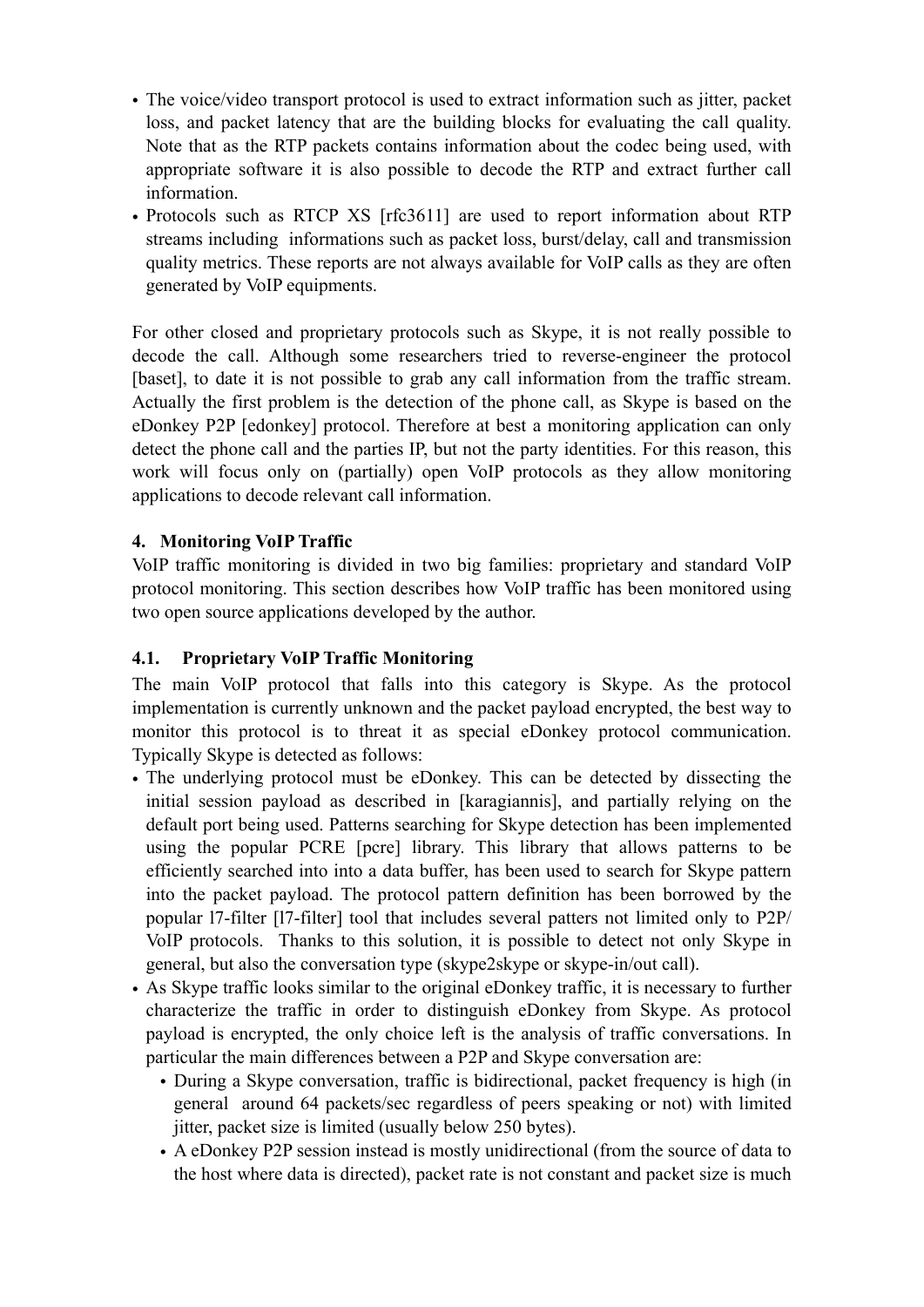larger.

In a nutshell the only thing that a monitoring application can do with respect to Skype traffic, is to provide evidence of calls without furnishing any other information such the nickname of the people who held the conversation. For this reason Skype detection has been implemented only inside ntop and not on nProbe as there are almost no metrics to export while analyzing Skype traffic.

## **4.2. Standard VoIP Traffic Monitoring**

As explained before, VoIP traffic analysis is divided in two parts:

- Signaling protocol analysis.
- Voice traffic analysis.

The author decided not to analyze legacy signaling protocols such as H.323 but instead focus on modern protocols or industry standards as SIP and Cisco Skinny. For voice traffic analysis the choice is simple as RTP is basically the only protocol being used; this is because RTP has been designed flexible enough to carry various type of data (e.g. not only voice) coded in various formats.

The implementation of VoIP monitoring is slightly different in ntop and nProbe. From a user survey, ntop users are more interested in having a "simple to use and understand" traffic analysis overview. Instead, nProbe users are usually professional network administrators, who prefer precise traffic metrics that can be meaningless for nonprofessionals. For this reason, ntop has been designed to provide VoIP traffic evidence with some simple metrics, whereas nProbe sports precise VoIP traffic metrics that can be used by netflow collectors for building accurate analysis applications. However it is worth to note that as ntop can act as a flow collector, ntop can also receive and take advantage of nProbe traffic metrics.

| <b>SIP Metrics</b>  | <b>RTP</b> Metrics     |
|---------------------|------------------------|
| · SIP CALL ID       | • RTP FIRST SSRC       |
| · SIP CALLING PARTY | • RTP FIRST TS         |
| • SIP CALLED PARTY  | • RTP LAST SSRC        |
| • SIP RTP CODECS    | • RTP LAST TS          |
| • SIP INVITE TIME   | • RTP IN JITTER        |
| • SIP TRYING TIME   | • RTP OUT JITTER       |
| • SIP RINGING TIME  | • RTP IN PKT LOST      |
| · SIP OK TIME       | • RTP OUT PKT LOST     |
| • SIP ACK TIME      | • RTP OUT PAYLOAD TYPE |
| • SIP RTP SRC PORT  | • RTP IN MAX DELTA     |
| • SIP RTP DST PORT  | RTP OUT MAX DELTA      |

The following table shows the metrics that nProbe is currently able to measure.

Table 1. - VoIP Traffic Metrics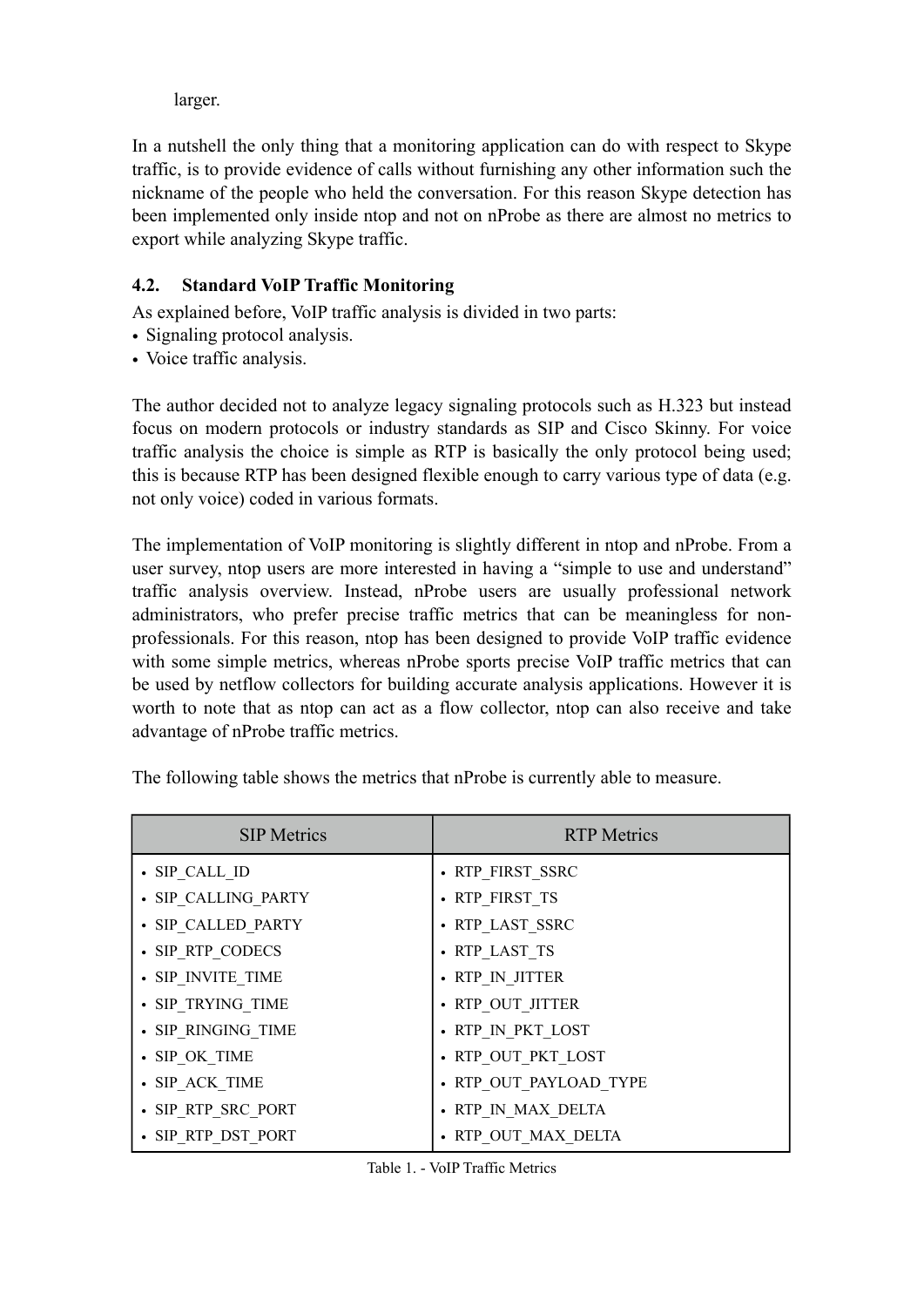Note that these metrics can be exported only using NetFlow v9 or IPFIX - supported by both nProbe and IPFIX - as previous NetFlow version such as v5 have no room for carrying extra information. Instead v9/IPFIX have the ability to define flow templates that dynamically define the flow format and attributes. Those metrics have been implemented in order to satisfy basic traffic measurements such as:

• SIP

- Unique call identifier used for accounting/billing and tracking problems.
- Call parties: caller and called party.
- Codecs being used, useful for identifying voice quality issues due to the use of codecs with poor quality.
- Time of important call events such as beginning of the call. These times can be used to identify performance issues on the SIP gateway.
- RTP ports where the call will take place. This information is necessary for associating a signaling flow with the phone call just negotiated.

• RTP

- Source identifiers and time-stamp for the first and last RTP flow packet.
- Jitter calculated in both (in to out, and out to in) directions.
- Number of packets lost as well as maximum packet time delta in both directions.
- Identifier of RTP payload type as specified in [rfc2862].

With the above metrics it is possible to create a wide range of measurement applications such as simple "who's talking to who" CDR (Call Data Record) used for accounting and billing, and complex traffic analysis applications able to identify communication problems due to the use of poor codecs or high network jitter.

nProbe implements VoIP support in two plugins, one for SIP and the other for RTP. VoIP measurements are exported inside v9/IPFIX flows using custom flow templates. The following example defines a simple SIP flow template whose identifier is 257.

```
nprobe -n 192.168.0.1:2055 -U 257 -T "%LAST_SWITCHED %FIRST_SWITCHED %IN_BYTES
%IN_PKTS %OUT_BYTES %OUT_PKTS %SIP_CALL_ID%SIP_CALLING_PARTY %SIP_CALLED_PARTY
%SIP_RTP_CODECS %SIP_RTP_SRC_PORT %SIP_RTP_DST_PORT"
                   Figure 3. - Simple NetFlow v9 flow template definition
```
As stated before ntop is able to collect those flows and understand the VoIP metrics that can be defined into the flows. However as v9/IPFIX is an open architecture where flow format is defined using standard templates, commercial applications such as Cisco NetFlow Collector are also able to collect flows and use the VoIP traffic measurements.



Figure 4. - nProbe flow export towards ntop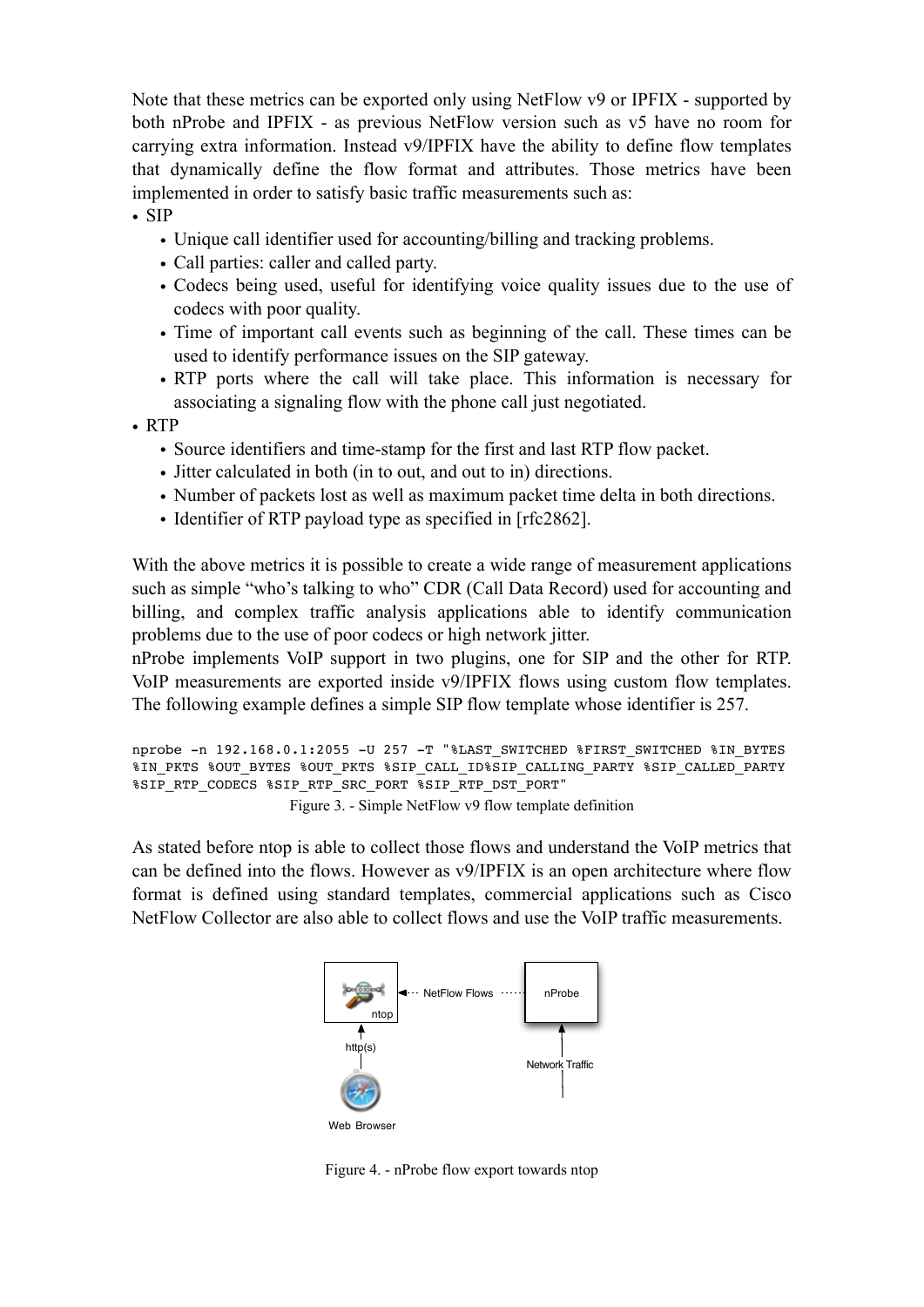The figure above depicts a common setup where ntop collects flows (including VoIP calls) emitted by nProbe in NetFlow v9 format. Nevertheless ntop can also analyze VoIP traffic without having to use flows as feeds. In fact it is also possible for ntop to analyze traffic natively by means of the libpcap [pcap] library. From the user point of view, there is virtually no difference from analyzing VoIP traffic with ntop using netflow or libpcap. This is because one of the main design goals of ntop is to hide differences to the user in terms of traffic capture techniques or network interface types.

| 83.175.52.136 <sup>4</sup> ① P <b>①</b> :49650 <voip>83.175.54.75 ② P <b>①</b> :25000 27.0 KB 055487214 called 055470167</voip>      |  |  |
|--------------------------------------------------------------------------------------------------------------------------------------|--|--|
| 83.175.52.136 <sup>4</sup> ① P <b>1</b> :49652 <voip> 83.175.54.75 ② P t <sub>:quake</sub> 39.5 KB 055487214 called 055470167</voip> |  |  |

| Figure 5. - ntop: VoIP Session Detail |  |  |
|---------------------------------------|--|--|

For each host that generates VoIP traffic, ntop puts an icon next to it. Clicking on the host, ntop displays further information such as user alias or telephone number as seen in the VoIP traffic.

| <b>Host Type</b> | VoIP Host $\mathcal{D}$ |
|------------------|-------------------------|
| Known Users      | 055470167 [VoIP]        |

Figure 6. - ntop: Host Detail

In the sessions list, ntop lists the ongoing phone calls complete with call information such as peer telephone number. ntop can also keep track of video calls as shown in figure 5, where two simultaneous sessions (one for voice and one for video) are active from the same peers. Basically ntop handles VoIP calls as sessions even if they are based on UDP and not TCP, and reports call details into each session. As of today, ntop can handle both Skype/Skinny/SIP/RTP, whereas nProbe handles only SIP/RTP.

In case of Skype traffic, ntop puts an icon next to the host but as explained before it is not able to display any additional call information. From users experience, the use of patterns for detecting skype traffic is quite reliable but not the ultimate solution. This is because sometimes the pattern is reporting false positives (e.g. non-Skype traffic is sometimes marked as such) even on HTTP connections, definitively used for tunneling Skype traffic. On the other hand the use of patters do not seem to have false negatives (e.g. inability to detect Skype traffic).

Both ntop and nProbe have been deployed on networks with both proprietary and standard VoIP traffic. The performance of the tools seems to be acceptable and their use helped significantly to unhide details of VoIP communications. The main issue is instead the way these tools are deployed, in case they need to be used for analyzing only VoIP traffic. In fact VoIP traffic is very limited compared to the overall traffic, in terms of both packets and bytes volume. This means that if a Gbit link needs to be analyzed, most of the work of these tools is packet discard of non-VoIP packets; this activity that can take quite some time and waste all the CPU cycles if some packet acceleration facilities [deri] are not used. Furthermore as RTP traffic is flowing on dynamic ports, packet filtering facilities provided by standard equipment such as Juniper routers are not suitable as they are static and not able to be reconfigured on the fly based on the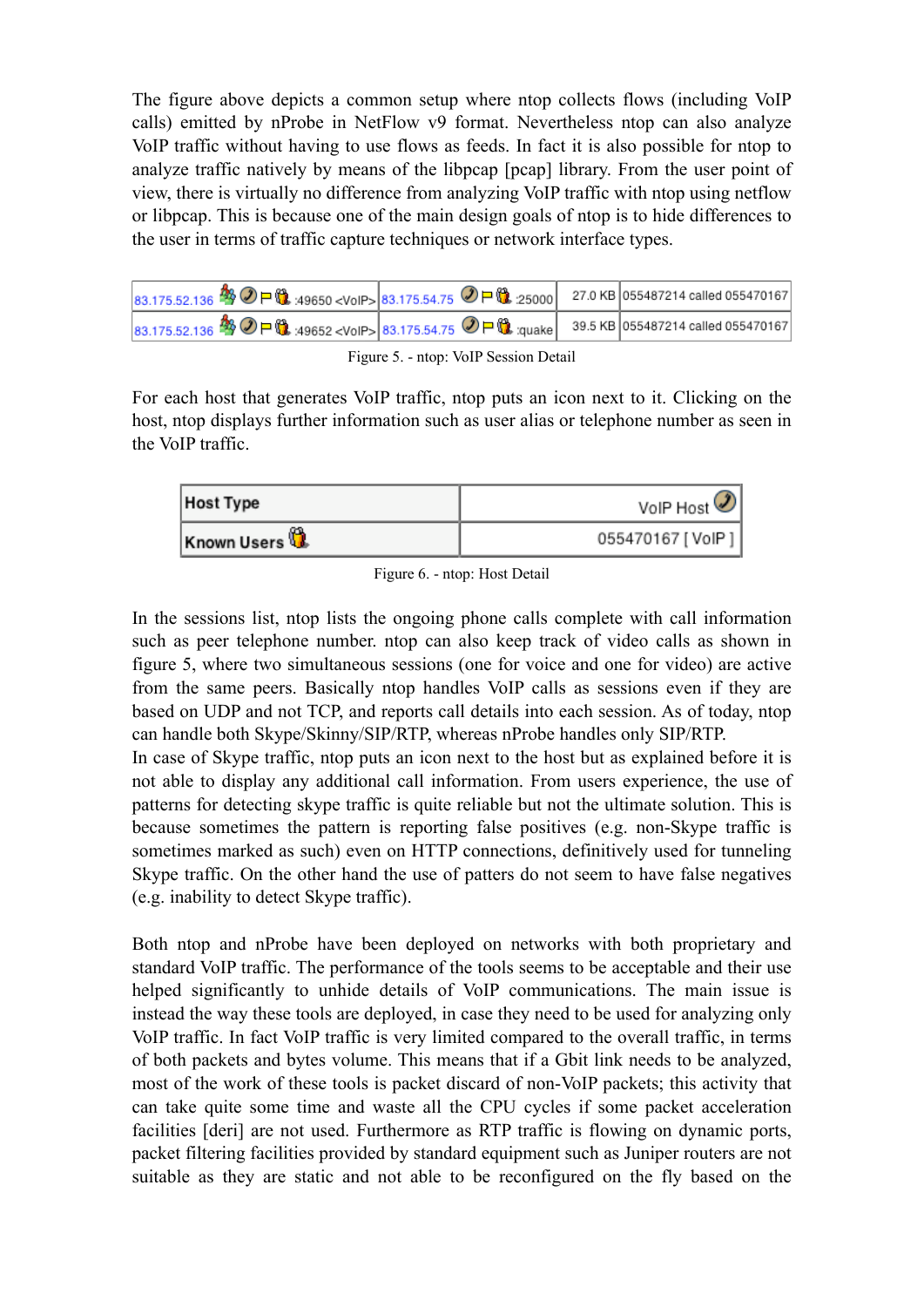signaling protocol. The conclusion is that on fast links, it is advisable to either analyze only the signaling protocol without taking into account RTP, or use packet filtering and acceleration if RTP needs also to be used.

## **5. Open Issues and Future Work**

The main open issue is the inability to properly handle Skype, to date probably the most widespread VoIP protocol. As explained before, this is due to the lack of documentation about the protocol, and the use of payload encryption. This is not only a limitation of ntop and nProbe but of any other VoIP analysis tool.

VoIP support is relatively new into ntop/nProbe hence several extensions can be added to their implementation. The current measurements focus mainly on high-level metrics such as jitter or packet loss, and are independent of the codecs being used. However as new codecs such as H.264 [h264] are becoming increasingly popular, a planned enhancement is the ability to decode some of these codec formats in order to also provide precise information about the RTP payload (e.g. voice quality), as well provide support for RTP XS reports. The implementation of these voice analysis metrics has been delayed with respect to the original plan, as they are described in ITU documents (e.g. ITU E.411 recommendation) that are not freely available on the Internet, that is usually a problem for the open source community. Nevertheless in the next release two new common metrics such as MOS score and r-factor will be implemented thanks to bits and pieces found googling on the Internet.

## **6. Final Remarks**

This paper described the challenges of VoIP traffic monitoring and presented two opensource traffic monitoring applications able to also monitor VoIP traffic.

This work is novel in many aspects:

- Beside traffic sniffers, this is the first open-source traffic monitoring application able to continuously monitor VoIP traffic.
- nProbe is probably the most flexible and advanced NetFlow probe available, and definitively the first probe able to monitor VoIP traffic using v9/IPFIX.

Furthermore thanks to packet capture acceleration [ncap], it is also possible to monitor VoIP traffic on gigabit links using nProbe/ntop with almost no packet loss.

## **7. Availability**

This work is distributed under the GPL2 license and is available at the ntop home page [\(http://www.ntop.org](http://www.ntop.org)/) and other mirrors on the Internet (e.g. [http://sourceforge.net/](http://sourceforge.net/projects/ntop/) [projects/ntop/](http://sourceforge.net/projects/ntop/)).

### **8. Acknowledgment**

The author would like to thank Urmet TLC (<http://www.urmet.it>/) for partially funding this research work.